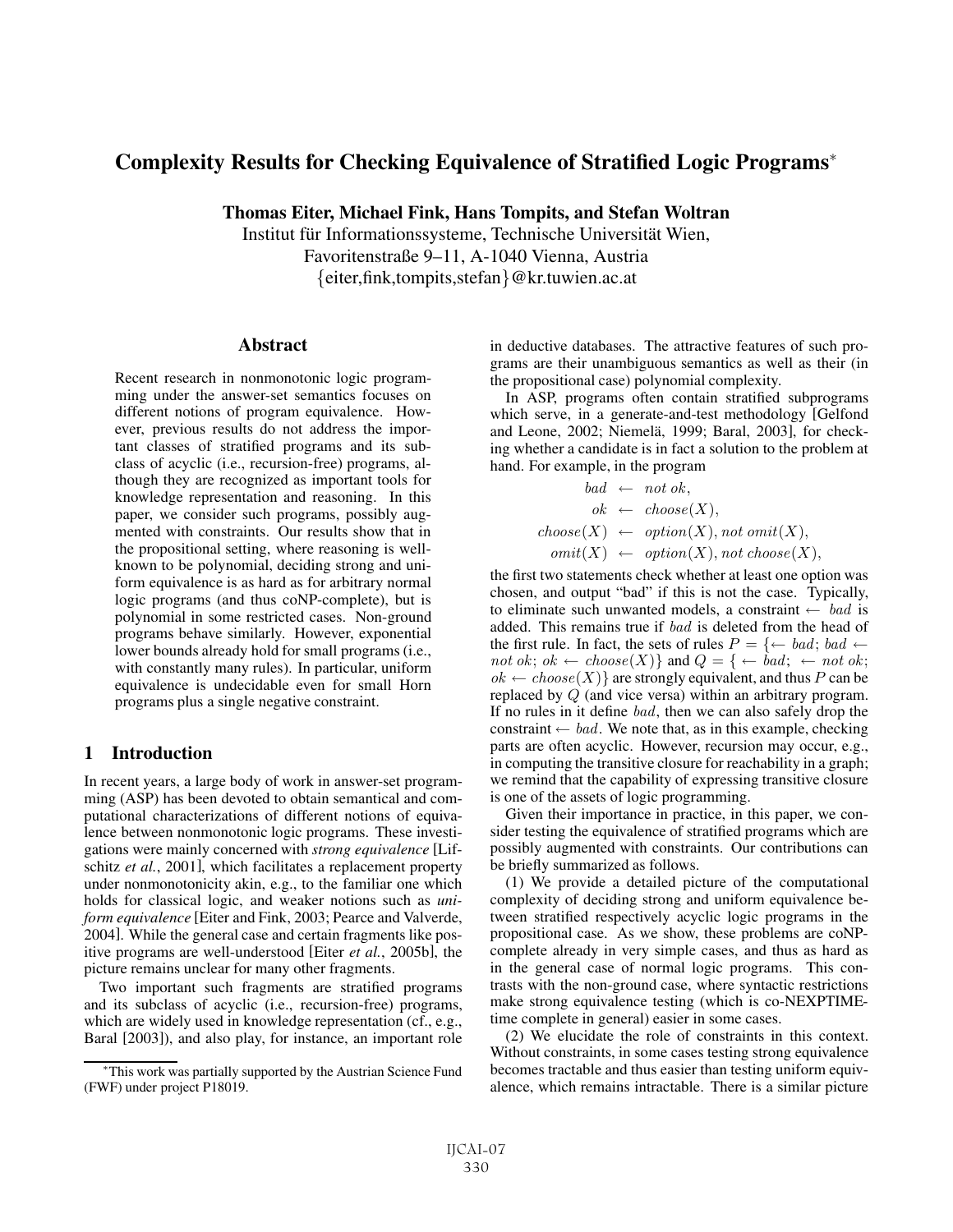in the non-ground case. A noticeable result which we establish is that uniform equivalence of two programs  $P$  and  $Q$  is undecidable as soon as both  $P$  and  $Q$  are permitted to contain, besides Horn rules, a single negative constraint  $\leftarrow$  not w, where  $w$  is a propositional atom. If it is removed in only one of them, then we have decidability (also in the presence of arbitrary positive constraints).

(3) We discuss the effect of some restrictions which are important in practice including "small" programs, where the number of rules is bounded by a constant. While strong and uniform equivalence become unsurprisingly tractable in the propositional case, both remain intractable (at least exponential) in the non-ground case. In fact, uniform equivalence remains undecidable.

Our results fill a gap in the knowledge about the complexity of testing equivalence for stratified programs with constraints, and complement previous results. They show that, somewhat surprisingly, already for simple propositional programs, testing strong respectively uniform equivalence is intractable. Recall that deciding ordinary equivalence of such programs, i.e., whether they have the same answer set, is polynomial (in fact, feasible in linear time). Furthermore, our results show that also under some restrictions relevant in practice the problems remain intractable, i.e., have exponential lower bounds, or remain even undecidable.

#### 2 Background

We use a language containing the following (possibly infinite) sets: a set A of *predicate symbols*, a set V of *variables*, and a set C of *constants* (called the *domain*). An *atom* is an expression of form  $p(t_1,...,t_n)$ , where  $p \in A$  has arity  $\alpha(p) = n$ and  $t_i \in \mathcal{C} \cup \mathcal{V}$ , for  $1 \leq i \leq n$ .

A *rule*, r, is of the form

 $a \leftarrow b_1, \ldots, b_k$ , not  $b_{k+1}, \ldots$ , not  $b_m$ ,

where a is an atom or empty,  $b_1, \ldots, b_m$  are atoms ( $m \geq$  $k \geq 0$ ), and "*not*" denotes *default negation*. If a is empty, r is a *constraint*; if  $m = 0$ , r is a *fact*; and if  $m = k$ , r is *Horn*. The *head* of r is given by  $H(r) = a$ , and the *body* of r by  $B(r) = \{b_1, ..., b_k, not \ b_{k+1}, ..., \ not \ b_m\}$ . We also use  $B^+(r) = \{b_1, \ldots, b_k\}$  and  $B^-(r) = \{b_{k+1}, \ldots, b_m\}.$ Moreover, we assume that all rules are *safe*, i.e., each variable in  $H(r)$  ∪  $B^{-}(r)$  also occurs in  $B^{+}(r)$ .

A *program* is a finite set of rules. The set of variables occurring in an expression  $e$  (atom, rule, program, etc.) is denoted by  $V_e$ , and the set of constants (resp., predicates) occurring in e by  $\mathcal{C}_e$  (resp.,  $\mathcal{A}_e$ ). Expression e is *ground* iff  $\mathcal{V}_e = \emptyset$ .

A predicate  $p \in A_P$  is called *extensional* (in P) iff there is no  $r \in P$  with  $H(r) = p$ , otherwise it is *intensional* (in P). The Herbrand base,  $B_{A,C}$ , is the set of all ground atoms over predicates A and constants C.  $B_P = B_{A_P, C_P}$  is the Herbrand base of a program P.

Given a rule r and a set of constants  $C \subseteq \mathcal{C}$ , we define  $Gr(r, C)$  as the set of all rules obtained from r by all possible substitutions of  $V_r$  by elements from C. For any program P, the *grounding of* P with respect to C is given by  $\overline{Gr(P, C)}$  =  $\bigcup_{r \in P} Gr(r, C)$ . In particular,  $Gr(P)$  stands for  $Gr(P, C_p)$ , referred to simply as the *grounding of* P, where  $C_P = \{c\}$  if no constant appears in P.

A program is *constraint-free*, if no constraint occurs in it, and *Horn*, if all rules are Horn. Constraint-free Horn programs are also called *definite*. A program P is called *acyclic* (resp., *stratified*) iff there is a function  $f : A \rightarrow N$  such that, for each  $r \in P$  with  $H(r) = h$  being nonempty, (i)  $f(\mathcal{A}_b)$  <  $f(\mathcal{A}_h)$ , for each  $b \in B^-(r)$ , and (ii)  $f(\mathcal{A}_b) < f(\mathcal{A}_h)$  (resp.,  $f(\mathcal{A}_b) \leq f(\mathcal{A}_h)$ , for each  $b \in B^+(r)$ .

By an *interpretation*, I, we understand a set of ground atoms. A ground rule r is *satisfied* by I, symbolically  $I \models r$ , iff whenever  $B^+(r) \subseteq I$  and  $B^-(r) \cap I = \emptyset$ , then  $H(r) \in I$ . I satisfies a ground program P, denoted by  $I \models P$ , iff each  $r ∈ P$  is satisfied by *I*. A set  $I ⊆ B_P$  is an *answer set* of  $P$ iff I is a subset-minimal set satisfying the *Gelfond-Lifschitz reduct*  $P<sup>I</sup>$  [Gelfond and Lifschitz, 1991] of  $Gr(P)$  with respect to  $I$ , given by

$$
P^{I} = \{H(r) \leftarrow B^{+}(r) \mid r \in Gr(P), I \cap B^{-}(r) = \emptyset\}.
$$

The set of all answer sets of P is denoted by  $AS(P)$ . As well known, every stratified program P has at most one answer set, which in case that  $P$  is acyclic can be defined by the *completion of* P [Ben-Eliyahu and Dechter, 1994].

We consider the following notions of equivalence between two programs  $P$  and  $Q$ :

- ordinary equivalence,  $P \equiv_o Q: AS(P) = AS(Q);$
- uniform equivalence,  $P \equiv_u Q$ : for each finite set F of facts,  $\mathcal{AS}(P \cup F) = \mathcal{AS}(Q \cup F)$ ; and
- strong equivalence,  $P \equiv_s Q$ : for each program S,  $AS(P \cup S) = AS(Q \cup S).$

We remark that the difficulty to deal with uniform or strong equivalence in the non-ground case has its origin in the extended programs which naturally enlarge the active domain, and thus the original Herbrand bases of the programs are not useful anymore [Eiter *et al.*, 2005a].

#### 3 The Propositional Case

In this section, programs are assumed to be propositional (i.e., all predicates have arity 0) and normal unless specified otherwise. The following proposition collects results by Eiter *et al.* [2005b] and some known properties.

**Proposition 1** *Deciding*  $P \equiv_e Q$  *for normal programs* P *and* Q, where  $e \in \{s, u, o\}$ , is in coNP, and if both programs are *Horn, the problem is in* P*. For stratified programs, deciding*  $P \equiv_o Q$  *is in* P.

We start proving a P-hardness result for the simplest class of programs considered.

**Lemma 1** *Deciding*  $P \equiv_e Q$  *for acyclic definite Horn programs is* P-*hard, for*  $e \in \{o, u, s\}$ .

*Proof.* We reduce the P-complete problem of *monotone circuit value* [Goldschlager, 1977] to the equivalence problems in question. Such a circuit is given by a directed acyclic graph  $(V, E)$ , where  $V = \{1, \ldots, n\}$  and each  $(i, j) \in E$  satisfies  $i < j$ . Elements of V are so-called *gates* of specific sorts, viz.  $\top$ ,  $\bot$ ,  $\wedge$ , or  $\vee$ . Gates of the former two sorts have in-degree 0, the others have in-degree 2. All gates except  $n$  have outgoing edges;  $n$  itself is called the output gate. Their semantics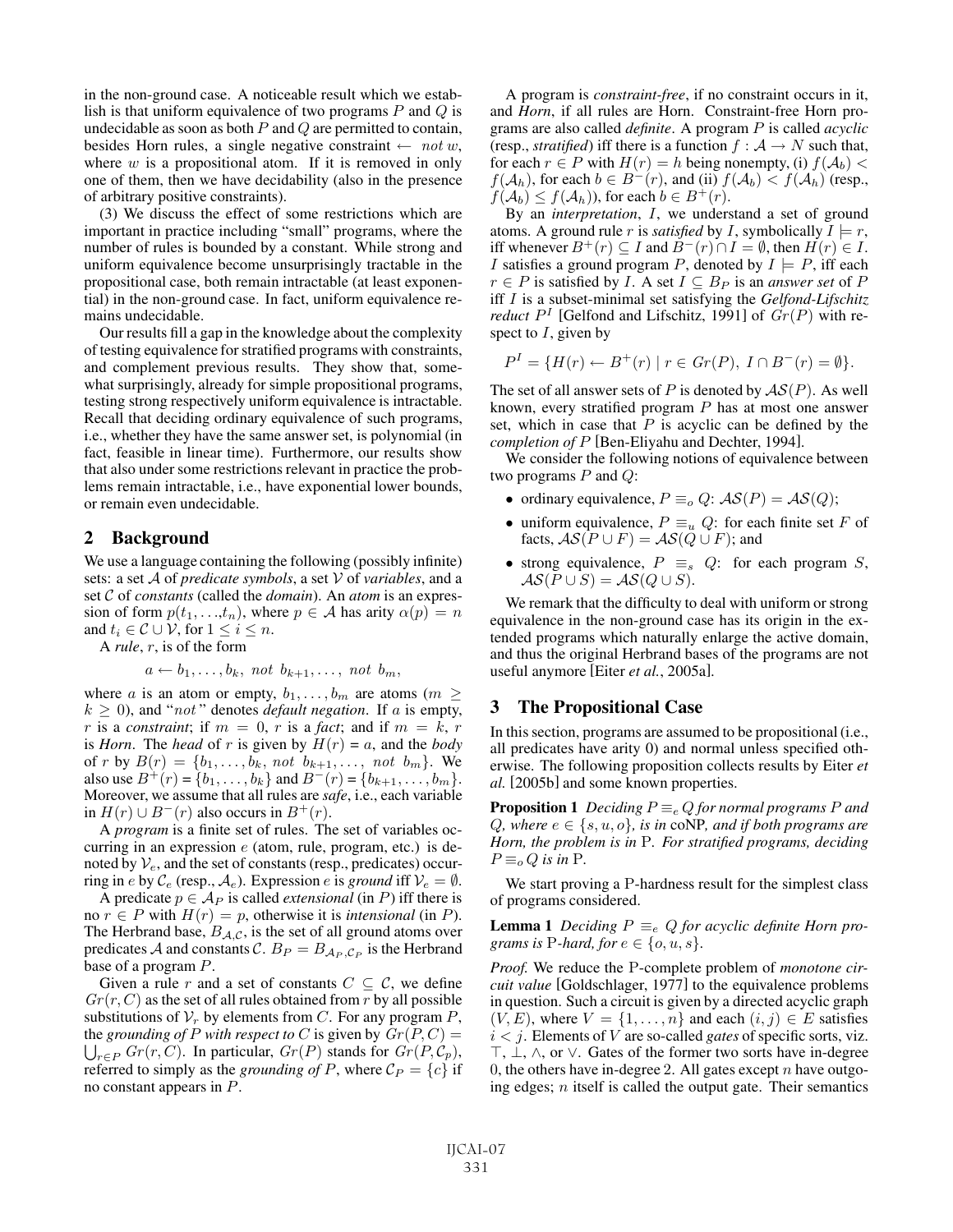is defined straightforwardly by induction for each gate  $j$  as follows: We have  $v(j)=1$  (resp.,  $v(j)=0$ ), if j is of sort  $\top$  (resp.,  $\bot$ ). In the other cases, we have exactly two edges  $(i_1, j)$ ,  $(i_2, j)$  in E and define  $v(j) = v(i_1) \cdot v(i_2)$  in case j is of sort ∧ and as  $v(j) = 1$  iff  $v(i_1) + v(i_2) \ge 1$  in case j is of sort ∨. Deciding whether  $v(n)=1$  for the output gate n is the problem of monotone circuit value.

Given  $(V, E)$ , we define a program P as follows: for each gate j of sort  $\top$ , there is a fact  $p_j$  in P; for each gate j of sort  $\vee$  having  $(i_1, j)$ ,  $(i_2, j)$  in E, we have rules  $p_j \leftarrow p_{i_1}$ and  $p_j \leftarrow p_{i_2}$  in P; for each gate j of sort  $\wedge$  having  $(i_1, j)$ ,  $(i_2, j)$  in E, we have the rule  $p_j \leftarrow p_{i_1}, p_{i_2}$  in P. Now, given output gate *n*, we compare the programs  $P \cup \{o \leftarrow\}$  and  $P \cup \{o \leftarrow p_n\}$ . Obviously both programs are acyclic Horn without constraints and can be constructed from the given circuit  $(V, E)$  in polynomial time using logarithmic space.

As easily verified, we have  $P \cup \{o \leftarrow\} \equiv_o P \cup \{o \leftarrow p_n\}$ iff  $v(n)=1$  holds in  $(V, E)$ . Moreover, by monotonicity, this correspondence extends to  $\equiv_u$  and  $\equiv_s$ .

Next, we establish a further P-membership result.

**Lemma 2** *Deciding*  $P \equiv_s Q$  *between a normal program*  $P$ *and a Horn program* Q *is in* P*, if at least one of the programs is constraint-free.*

*Proof* (Sketch). Since P or Q is constraint-free, the interpretation  $I = A_{P\cup Q}$  has to be a model of both  $P<sup>I</sup>$  and  $Q$  as a necessary condition for strong equivalence to hold. This test is in P. However, this can only hold if the Horn program  $Q$  is constraint-free. That is, the test amounts to check whether P is strongly equivalent to a definite Horn program, and to test whether  $P^I \equiv_s Q$ , which are both in P.  $\Box$ 

Let us now turn to acyclic normal programs. For acyclic programs with constraints, we obtain the following result:

**Lemma 3** *Deciding*  $P \equiv_s Q$  *is* coNP-hard for acyclic pro*grams* (*with constraints*)*, even if* Q *is Horn.*

*Proof.* We use an embedding of the coNP-complete *exact hitting set* problem, given by an instance  $(C, S)$ , where C is a family of subsets of a finite set  $S$ . The problem is to decide whether there exists a subset  $S' \subseteq \overline{S}$  such that  $|S' \cap C'| = 1$ , for each  $C' \in C$ . Any such S' is an exact hitting set (EHS) for  $C$ . For coNP-hardness, it is sufficient to consider  $C$  containing sets of cardinality 3. So, let  $C = \{\{c_{1,1}, c_{1,2}, c_{1,3}\}, \ldots, \{c_{n,1}, c_{n,2}, c_{n,3}\}\}\.$  We construct the acyclic program  $P$  consisting of the constraints

$$
\leftarrow c_{i,1}, c_{i,2}, \quad \leftarrow c_{i,1}, c_{i,3}, \quad \leftarrow c_{i,2}, c_{i,3}, \quad (1)
$$

$$
\leftarrow not c_{i,1}, not c_{i,2}, not c_{i,3},\tag{2}
$$

for  $1 \leq i \leq n$ . Furthermore, consider  $Q = \{a \leftarrow; \leftarrow a\},\$ which is also acyclic and Horn. We show that there exists an EHS for C iff  $P \neq_{s} Q$ . Clearly, this equivalence problem is constructible in polynomial time in the size of  $(C, S)$ .

Suppose that  $P \neq_{s} Q$ . Then, there exists a classical model  $M$  of  $P$ . By the Constraints (2), the model is nonempty and  $|\{c_{i,1}, c_{i,2}, c_{i,3}\}\cap M| > 0$ , for each  $1 \leq i \leq n$ . Furthermore, in view of Constraints (1),  $|\{c_{i,1}, c_{i,2}, c_{i,3}\} \cap M| \leq 1$ has to hold for each  $1 \leq i \leq n$ . But then M is an EHS.

For the only-if direction, one easily shows that any EHS S' of  $(C, S)$  is a classical model of P. Thus, the existence of an EHS implies  $P \not\equiv_s Q$ .  $\Box$ 

| $\equiv_{s}$ / $\equiv_{u}$ | normal            | constr.-free   Horn   definite |  |
|-----------------------------|-------------------|--------------------------------|--|
| definite                    | $P / \text{coNP}$ | P / coNP                       |  |
| Horn                        | coNP              | P / coNP                       |  |
| constr.-free                | coNP              | coNP                           |  |
| normal                      | coNP              |                                |  |

Table 1: Complexity landscape for propositional programs.

Disallowing constraints yields coNP-hardness only if *both* programs use negation.

**Lemma 4** *Deciding*  $P \equiv_s Q$  *is* coNP-hard for constraint*free acyclic programs.*

*Proof* (Sketch). Take the exact hitting set problem  $(C, S)$ from the proof of Lemma 3, and define

$$
R = \bigcup_{1 \le i \le n} \{a \leftarrow c_{i,1}, c_{i,2}; a \leftarrow c_{i,1}, c_{i,3}; a \leftarrow c_{i,2}, c_{i,3}; a \leftarrow not c_{i,1}, not c_{i,2}, not c_{i,3}; b \leftarrow c_{i,1}, c_{i,2}; b \leftarrow c_{i,1}, c_{i,3}; b \leftarrow c_{i,2}, c_{i,3}; b \leftarrow not c_{i,1}, not c_{i,2}, not c_{i,3}\},
$$
  
\n
$$
P = R \cup \{b \leftarrow not a\}, \text{ and}
$$
  
\n
$$
Q = R \cup \{a \leftarrow not b\}.
$$

Both  $P$  and  $Q$  are acyclic and constructible in polynomial time from  $(C, S)$ . It can be shown, that there exists an EHS for  $(C, S)$  iff  $P \not\equiv_s Q$ .  $\Box$ 

In case of checking uniform equivalence, this task is coNPhard as soon as negation is involved:

**Lemma 5** *Deciding*  $P \equiv_u Q$  *is* coNP-hard for acyclic con*straint-free programs, even if* Q *is Horn.*

*Proof.* Again, take  $(C, S)$  from the proof of Lemma 3. Define now program P as containing, for any  $1 \le i \le n$ ,

$$
a \leftarrow c_{i,1}, c_{i,2}, \quad a \leftarrow c_{i,1}, c_{i,3}, \quad a \leftarrow c_{i,2}, c_{i,3}, \quad (3)
$$

$$
a \leftarrow not \, c_{i,1}, not \, c_{i,2}, not \, c_{i,3}.\tag{4}
$$

We show that there exists an EHS for  $(C, S)$  iff  $P \not\equiv_u \{a \leftarrow\}.$ Suppose there is a set F of facts such that  $AS(P \cup F) \neq$  ${F \cup \{a\}}$ . Hence,  $a \notin F$ , and thus, without loss of generality, we can assume  $F \subseteq S$ . Since a is not derived in  $P \cup F$ , we must have, for each  $1 \le i \le n, |\{c_{i,1}, c_{i,2}, c_{i,3}\} \cap F| \le 1$ (by Rules (3)) and  $|\{c_{i,1}, c_{i,2}, c_{i,3}\} \cap F| > 0$  (by Rules (4)). But then,  $F$  is an EHS.

For the only-if direction, one shows that adding any EHS S' of  $(C, S)$  to P yields an answer set S' of  $P \cup S'$ . Since a does not occur in C, we have  $a \notin S'$ . But  $S' \cup \{a \leftarrow\}$  in turn has  $S' \cup \{a\}$  as its only answer set. Thus,  $P \cup S'$  is not equivalent to  $\dot{S}' \cup \{a \leftarrow\}$ , hence  $P \not\equiv_u \{a \leftarrow\}$ .

Since all established hardness results carry over to stratified programs, we eventually obtain a full picture of the complexity of deciding  $P \equiv_e Q$  for  $e \in \{u, s\}$  between programs of the considered classes. Note that restrictions to stratified and even to acyclic programs did not lower the complexity.

Theorem 1 *The complexity of deciding strong* (*resp., uniform*) *equivalence between normal propositional programs is summarized in Table 1. All entries are completeness results, which hold also for stratified and acyclic normal programs.*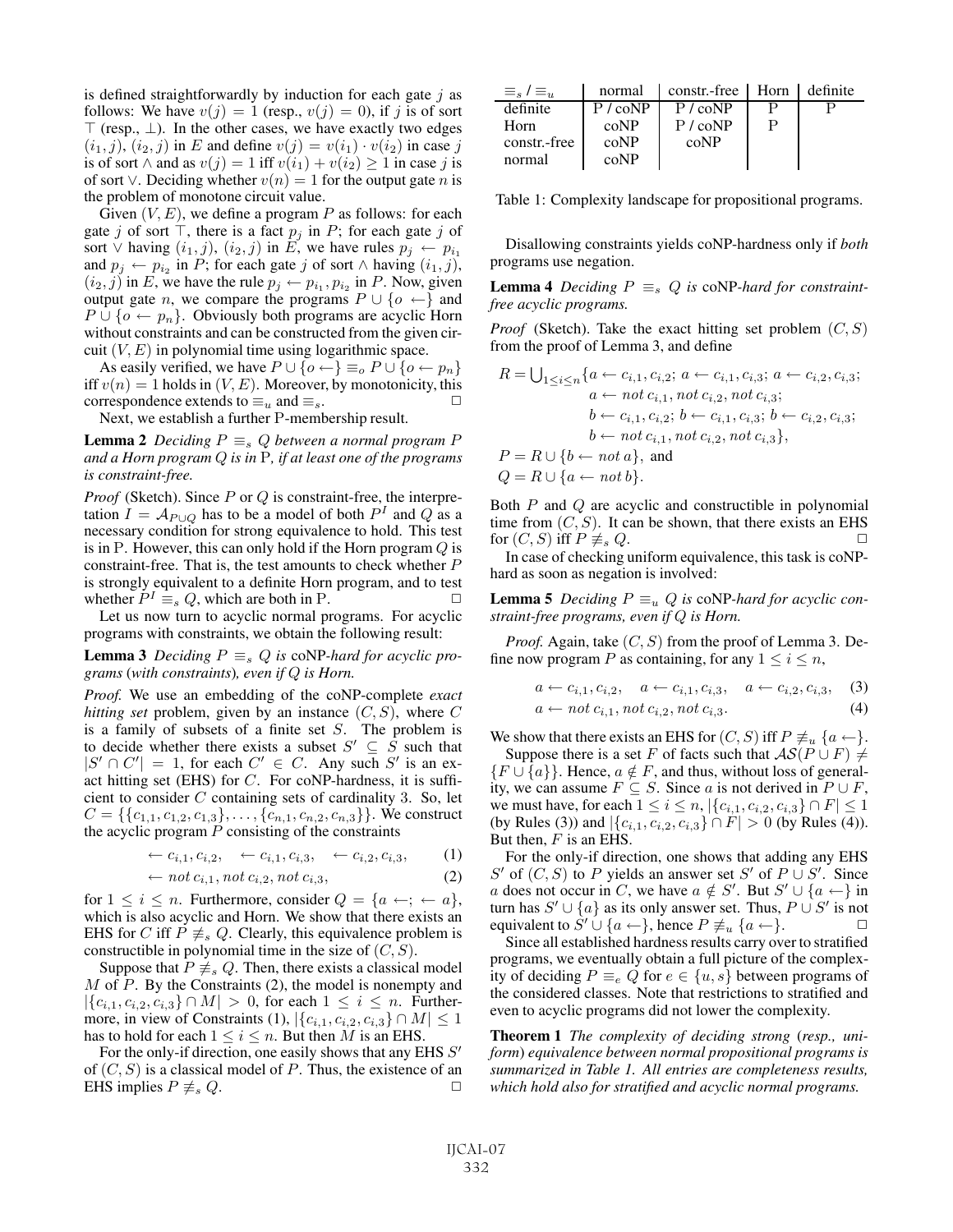We complement these results by giving complexity bounds for ordinary equivalence.

Theorem 2 *Deciding ordinary equivalence between normal stratified programs is* P*-complete. Hardness holds already for acyclic definite Horn programs. Moreover, if one of the programs is arbitrary normal, the problem is* coNP*-complete.*

Structure-Preserving Notions of Equivalence An important observation in case of strong equivalence is that the added rules may destroy syntactical properties of the programs under comparison, which may be unwanted. Given two acyclic (resp., stratified) programs  $P$  and  $Q$ , it is natural to compare the two programs under any *admissible extension*, that is to say, only under programs which do not introduce cycles (resp., cycles involving at least one negation) when joined with  $P$  or  $Q$ . To the best of our knowledge, equivalence notions which are sensitive to the compared programs have not been introduced so far, with the notable exception of strong equivalence between prioritized logic programs [Faber and Konczak, 2005].

Definition 1 *Programs* P *and* Q *are* acyclicity-preserving (*resp.,* stratification-preserving) strongly equivalent*, denoted*  $P \equiv_s^{ap} Q$  (resp.,  $P \equiv_s^{sp} Q$ ), iff, for each program R such that *both*  $P \cup R$  *and*  $Q \cup R$  *are acyclic (resp., stratified),*  $P \cup R$ *and*  $Q ∪ R$  *possess the same answer sets.* 

For programs without negations,  $P \equiv_s^{sp} Q$  is clearly the same as  $P \equiv_s Q$ . Moreover, from known results, we already have that in this case  $P \equiv_s Q$  equals  $P \equiv_u Q$ . Thus, also  $P \equiv_s^{ap} Q$  collapses to uniform and strong equivalence for positive programs. Indeed, since strong and uniform equivalence coincide,  $P \neq_{s} Q$  is witnessed by some set F of facts. However,  $F$  does not create cycles if added to  $P$  and  $Q$ .

In general, the relation  $\equiv_s^{sp}$  differs from strong equivalence, as illustrated by the following example: Consider  $P = \{a \leftarrow not\ b;\ a \leftarrow b\}$  and  $Q = \{a \leftarrow not\ c;\ a \leftarrow c\}.$ We have  $P \equiv_u Q$  but  $P \neq_s Q$ . However,  $P \equiv_s^{sp} Q$  holds since every counterexample for  $P \equiv_s Q$  destroys the structure of at least one of the programs.

**Theorem 3** Deciding  $P \equiv_s^{ap} Q$  (resp.,  $P \equiv_s^{sp} Q$ ) is coNP*hard for constraint-free programs* P *and* Q*, even if* Q *is Horn.*

*Proof* (Sketch). We use the same construction as in the proof of Lemma 5, i.e., an exact hitting set problem  $(C, S)$  and the corresponding program P. One can show that there exists an EHS for  $(C, S)$  iff  $P \not\equiv_s^i \{a \leftarrow\}$ , for  $i \in \{ap, sp\}$ .  $\Box$ 

## 4 Results for the General Non-Ground Case

In this section, we first review known results for the nonground case, and then provide new results revealing the following insights: (i) Contrary to the propositional case, we prove that for non-ground programs the complexity of deciding strong and uniform equivalence decreases for acyclic programs in certain cases; and (ii) we show a new undecidability result for uniform equivalence, strengthening an earlier result [Eiter *et al.*, 2005a] given for disjunctive programs to the case of normal programs.

Let us first review the complexity of ordinary equivalence. As follows from Dantsin *et al.* [2001], deciding  $P \equiv_{o} Q$  is

- EXPTIME-complete for Horn programs  $P, Q$ ; and
- co-NEXPTIME-complete for normal programs  $P, Q$ .

Furthermore, it is well known that the program complexity for acyclic Horn programs (without constraints) is PSPACEcomplete (cf., e.g., again Dantsin *et al.* [2001]). Hence, deciding ordinary equivalence between acyclic Horn programs can easily be shown to be PSPACE-complete.

Strong Equivalence Note that for (acyclic) Horn programs it is known that strong and uniform equivalence coincide with classical equivalence, which is refutable in nondeterministic polynomial time using an oracle for the ordinary equivalence of (acyclic) Horn programs, and thus feasible in EXPTIME (resp., in PSPACE for acyclic programs). In turn, classical equivalence is also hard for these classes, as shown by a reduction of deciding inference of an atom from a program.

**Theorem 4** *Deciding*  $P \equiv_e Q$ *, where*  $e \in \{o, u, s\}$ *, is* EXPTIME*-complete given that* P, Q *are Horn, and* PSPACE*complete given that* P, Q *are acyclic and Horn. Moreover, in each case, hardness already holds for definite programs.*

Let us now consider normal programs. For arbitrary such programs, deciding strong equivalence is in co-NEXPTIME [Lin, 2002] as well as co-NEXPTIME-hard [Eiter *et al.*, 2005a]. By suitable modifications, the hardness proof can be strengthened to acyclic programs. We therefore obtain:

**Theorem 5** *Deciding*  $P \equiv_s Q$  *is* co-NEXPTIME-*complete for acyclic* (*stratified*) *normal programs* P, Q*. Hardness even holds for constraint-free programs.*

Uniform Equivalence As shown next, uniform equivalence between normal programs is undecidable. The proof reduces query equivalence between Horn programs[Shmueli, 1987] to uniform equivalence. Query equivalence (with respect to a predicate  $q$ ) is the problem of deciding, given Horn programs P and Q over extensional predicates  $\mathcal E$  and intensional predicates  $\mathcal{I}$ , whether for any finite database (i.e., set of facts) D for  $\mathcal E$ , it holds that  $P \cup D$  and  $Q \cup D$  derive the same facts for q. We use *linear* programs here (i.e., programs with at most one intensional predicate in the rule bodies) for which query equivalence remains undecidable [Feder and Saraiya, 1992], and adapt a construction due to Eiter *et al.* [2005a].

First, we reduce query equivalence to *program equivalence* (i.e., to the test whether  $\overline{P} \cup D$  and  $\overline{Q} \cup D$  have the same answer sets for every finite database D) as follows: Define

$$
P^* = P \cup Q' \cup \{p^*(X) \leftarrow p(X)\} \text{ and}
$$
  
 
$$
Q^* = P \cup Q' \cup \{p^*(X) \leftarrow p'(X)\},
$$

where  $Q'$  results from  $Q$  by replacing each intensional predicate symbol *i* by i' and  $p^*$  is a fresh predicate which refers to the query predicate  $p$ . Then,  $P$  and  $Q$  are query equivalent with respect to p iff  $P^*$  and  $Q^*$  are program equivalent.

We now map the problem of program equivalence between (linear) Horn programs to uniform equivalence between normal programs. The basic idea is that the computation of *minimal* models of programs is transformed to the computation of certain *maximal* models of program reducts, viz. so-called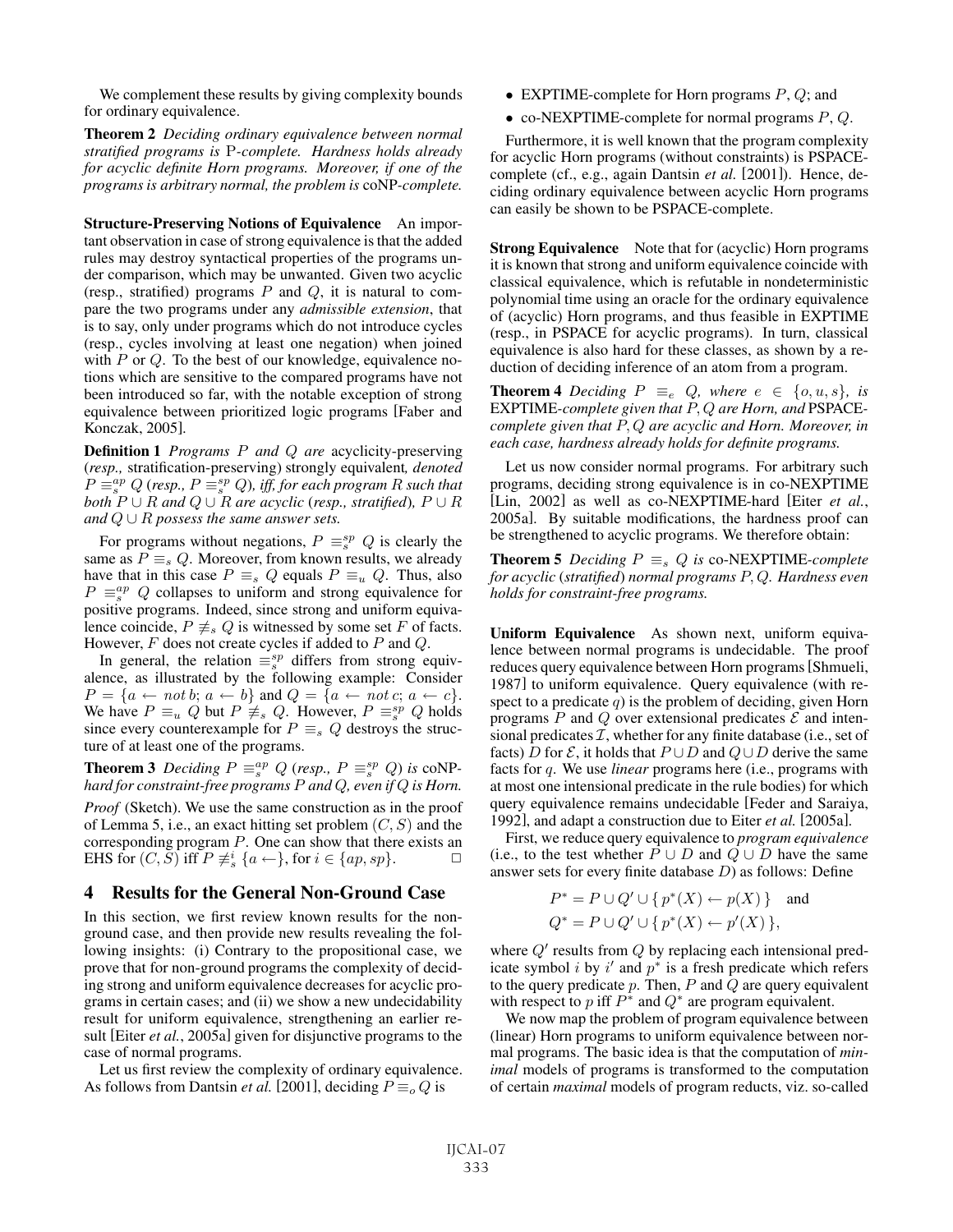*UE-models*, characterizing uniform equivalence [Eiter *et al.*, 2005a].

In what follows, given a linear Horn program  $P$  over extensional predicates  $\mathcal{E}_P$  and intensional predicates  $\mathcal{I}_P$ , let d be a new unary predicate, w be a new propositional atom, and, for each rule  $r \in P$ , denote by

- $E_r$  the list of atoms in  $B(r)$  having a predicate from  $\mathcal{E}_P$ ,
- $D_r$  the list  $d(X_1), \ldots, d(X_m)$ , where  $\mathcal{V}_{I_r} \setminus (\mathcal{V}_{H(r)} \cup$  $V_{E_n}$  = { $X_1, \ldots, X_m$ }, and
- $I_r$  the intensional predicate in  $B(r)$ , if one exists, otherwise let  $I_r = w$ .

Let now  $\mathcal{A}_P^* = \mathcal{A}_P \cup \overline{\mathcal{E}}_P$ , where  $\overline{\mathcal{E}}_P = \{ \overline{e} \mid e \in \mathcal{E}_P \}$  are new predicate symbols, and define  $P^{\hookrightarrow}$  as follows:

$$
\{w \leftarrow H(r) \mid r \in P, B(r) = \emptyset\} \cup \tag{5}
$$

$$
\{I_r \leftarrow E_r, H(r), D_r \mid r \in P, B(r) \neq \emptyset\} \cup \tag{6}
$$

$$
\{d(c) \leftarrow | c \in \mathcal{C}_P\} \cup \tag{7}
$$

$$
\{d(X_i) \leftarrow p(X_1, \dots, X_n) \mid p \in \mathcal{A}_P^*, 1 \le i \le n\} \cup \qquad (8)
$$

$$
\{p(X_1,\ldots,X_n)\leftarrow w,d(X_1),\ldots,d(X_n)\mid p\in \mathcal{A}_P^*\}\cup\ (9)
$$

$$
\{w \leftarrow e(X_1, \dots, X_n), \bar{e}(X_1, \dots, X_n) \mid e \in \mathcal{E}_P\} \cup \qquad (10)
$$

$$
\{ \leftarrow not \, w \}. \tag{11}
$$

Observe that  $P^{\hookrightarrow}$  is normal and contains a single negation. The forthcoming result relies on the observation that two Horn programs  $P$  and  $Q$  over the same domain (i.e., such that  $\mathcal{C}_P = \mathcal{C}_Q$  are program equivalent iff  $P^{\hookrightarrow} \equiv_u Q^{\hookrightarrow}$ . Together with the result of Feder and Saraiya [1992], we thus obtain:

**Theorem 6** *Deciding*  $P \equiv_u Q$  *between normal programs*  $P$ *and* Q *is undecidable. This holds already for definite Horn programs augmented by a single negative constraint.*

We remark that the problem becomes decidable if one of the programs, say  $Q$ , is negation-free and the other has negation only in negative constraints (possibly augmented with "domain predicates" for guaranteeing safety). Intuitively, by monotonicity of  $Q$ , we can then disregard all the negative constraints in  $P$  if  $Q$  is not inconsistent, while otherwise (if Q is inconsistent) we obtain  $P \not\equiv_u Q$ .

### 5 Restricted Cases

Finally, we consider results for equivalence checking in case some parameter associated with the compared programs is fixed by a constant. Due to space reasons, the discussion here is rather succinct and informal. A detailed formal account of the results will be given in the full version of the paper.

Few predicates In the propositional case, a fixed number of atoms clearly makes all considered equivalence problems tractable. For the non-ground case, the traditional technique for rewriting arbitrary programs to programs over a single predicate can be shown to be faithful with respect to strong equivalence. Hence, all the hardness (and undecidability) results for the non-ground case carry over to programs over a few predicate symbols.

Small programs For *small* programs, i.e., programs with a constant bound on the number of rules, again the propositional case shows decreasing complexity, i.e., given a fixed integer k, deciding  $P \equiv_e Q$  between programs with at most k rules, for  $e \in \{o, s, u\}$ , is feasible in polynomial time.

The result in the non-ground setting is obtained from the programs proving the undecidability of query equivalence between definite linear Horn programs [Feder and Saraiya, 1992]. While these programs, say  $P$  and  $Q$ , have only three rules, the number of predicates and constants is not bounded. Thus, the programs  $P^{\hookrightarrow}$  and  $Q^{\hookrightarrow}$ , used to prove Theorem 6, are not small yet. While the number of predicate symbols in the original programs is easily bound (which in turn bounds the number of rules in Sets  $(9)$  and  $(10)$ ), Sets  $(7)$  and  $(8)$ still introduce an unbounded number of rules. However, both sets can be fixed to have just three rules using the following *argument rotation* technique: replace (7) by the three rules

$$
d'(c_1, \ldots, c_k) \leftarrow,
$$
  
\n
$$
d'(X_1, \ldots, X_k) \leftarrow d'(X_2, \ldots, X_k, X_1),
$$
  
\n
$$
d(X_1) \leftarrow d'(X_1, \ldots, X_k),
$$

where  $c_1, \ldots, c_k$  are all constants occurring in P. For each  $p \in A_P^*$ , let  $p'$  be a new predicate and replace (8) in  $P \hookrightarrow$  by

$$
p'(X_1, ..., X_n) \leftarrow p(X_1, ..., X_n),
$$
  
\n
$$
p'(X_1, ..., X_n) \leftarrow p'(X_2, ..., X_1, X_n),
$$
  
\n
$$
d(X_1) \leftarrow p(X_1, ..., X_n),
$$

where  $n$  is the arity of  $p$ . With theses modifications, undecidability can be shown as before.

#### **Theorem 7**  $P \equiv_u Q$  *is undecidable for small programs*  $P, Q$ *.*

Another method to restrict the number of rules is due to Gottlob and Papadimitriou [2003], who show how Horn programs can be faithfully transformed into *single-rule programs*. They also prove that logical implication between two single Horn rules is EXPTIME-hard. From this result and the above argument rotation technique, we can derive:

**Theorem 8** *Deciding*  $P \equiv_e Q$ *, where*  $e \in \{s, u, o\}$ *, is* EXPTIME*-complete for small Horn programs* P, Q*.*

Bounded Predicates Arities Finally, we briefly discuss bounding the predicate arities by a constant. Checking strong and ordinary equivalence then become significantly easier. Note that checking answer-set existence is  $\Sigma_2^P$ -complete in this setting [Eiter *et al.*, 2004a]. Indeed, the size of the Herbrand base  $B_P$  of a program P is polynomial in the size of P, and classical model checking (i.e., deciding  $I \models P$  given P and  $I \subseteq B_P$ ) is in coNP (note that the grounding of P can still be exponential). For strong equivalence, it is sufficient to consider an extended Herbrand base  $B_{A_P,C}$ , where C augments  $C_P$  by polynomially many new constant symbols (this readily follows from proofs given by Eiter *et al.* [2005a]).

In case of strong equivalence and ordinary equivalence, we thus obtain that equivalence checking between normal programs is on the second level of the polynomial hierarchy. For uniform equivalence, a similar restriction of the domain seems not possible. In fact, in case of disjunctive programs,